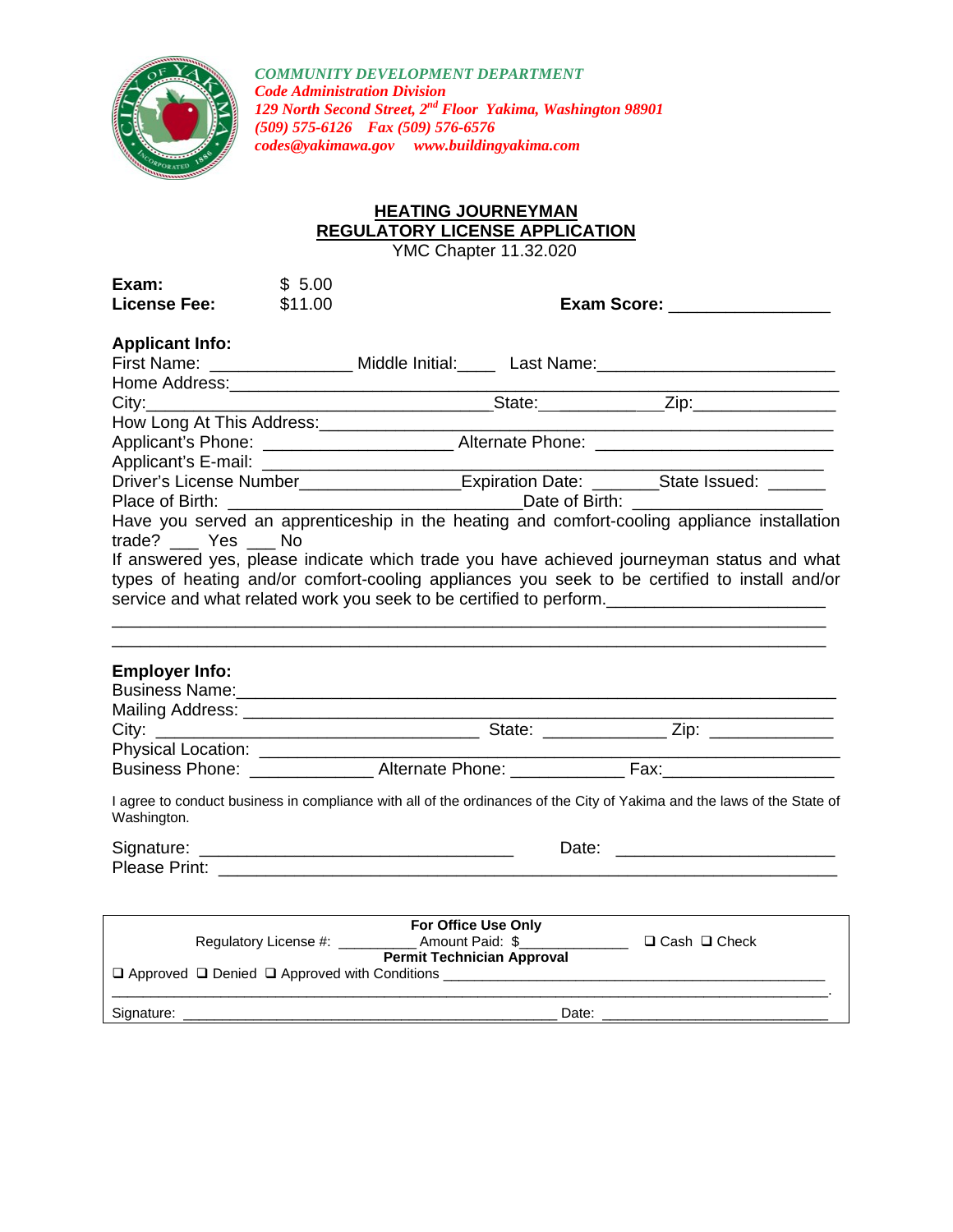## **11.32.020 Heating and/or comfort-cooling journeyman certificate—Requirements.**

11.32.020.1 Journeyman Certification. It is unlawful for any person to install or service any heating or comfort-cooling appliance without first having obtained and being the authorized holder of a valid and subsisting city of Yakima heating and/or comfort-cooling journeyman certificate, issued pursuant to this section, authorizing the holder to service and install the appliance.

11.32.020.2 Journeyman Certification Fee. The fee for each city of Yakima heating and/or comfort-cooling journeyman certificate shall be eleven dollars, and eleven dollars for renewal, per year for each person payable to the city of Yakima code administration division.

11.32.020.3 Journeyman Certificate Examinations. No city of Yakima heating and/or comfort-cooling journeyman certificate shall be issued until the applicant has passed an examination administered by the code official, paid all certification and examination fees authorized by this chapter and completed a mechanical journeyman certificate application form. The examination authorized by this section shall test the applicant's knowledge of that portion of the city mechanical code applicable to the types of heating and comfort-cooling appliances the applicant intends to install or service.

11.32.020.4 Journeyman Certificate Application. Prior to taking such examination, the applicant shall complete an application form provided by the code official. The application shall contain the following information: applicant's name, home address, business address, place and date of birth, whether the applicant has served an apprenticeship in the heating and comfort-cooling appliance installation trade, and if so, which trade, whether the applicant has achieved journeyman status in such trade, and what types of heating and/or comfort-cooling appliances the applicant seeks to be certified to install and/or service and what related work the applicant seeks to be certified to perform. The code official shall issue a city of Yakima heating and/or comfort-cooling journeyman certificate to applicants who pass the examination. The city of Yakima heating and/or comfort-cooling journeyman certificate shall specifically state what heating and/or comfort-cooling appliances the **journeyman** is certified to install and/or service and what related work the journeyman is certified to perform.

11.32.020.5 Journeyman Certificate Examination Fee. The fee for heating and/or comfort-cooling journeyman certificate examination shall be five dollars payable in advance to the city of Yakima code administration division.

11.32.020.6 Appeal of Examination Results. Any applicant who does not pass the heating and/or comfort-cooling journeyman certificate examination may appeal to the board of appeals established by YMC 11.04.112 for a review of any irregularity in the administration or scoring of the examination by the code official by filing a written notice of appeal with the code official within ten calendar days of receipt by the applicant of the result of the examination. The notice of appeal shall specify the irregularity on which the appeal is based. The code official shall promptly notify the board of the filing of the appeal.

On receipt of an appeal, the board shall promptly give written notice to the code official and the applicant/appellant of the time, date and place of hearing on such appeal, not less than seven calendar days prior to the date of the hearing. The board shall then hear the appeal and determine whether the examination results at issue should be upheld or modified.

11.32.020.7 Suspension or Revocation of Journeyman Certificate—Appeal. The code official may, in writing, suspend or revoke a certificate issued under the provisions of this section whenever the certificate is issued in error, or on the basis of incorrect information supplied in application for the certificate, or the certificate holder either